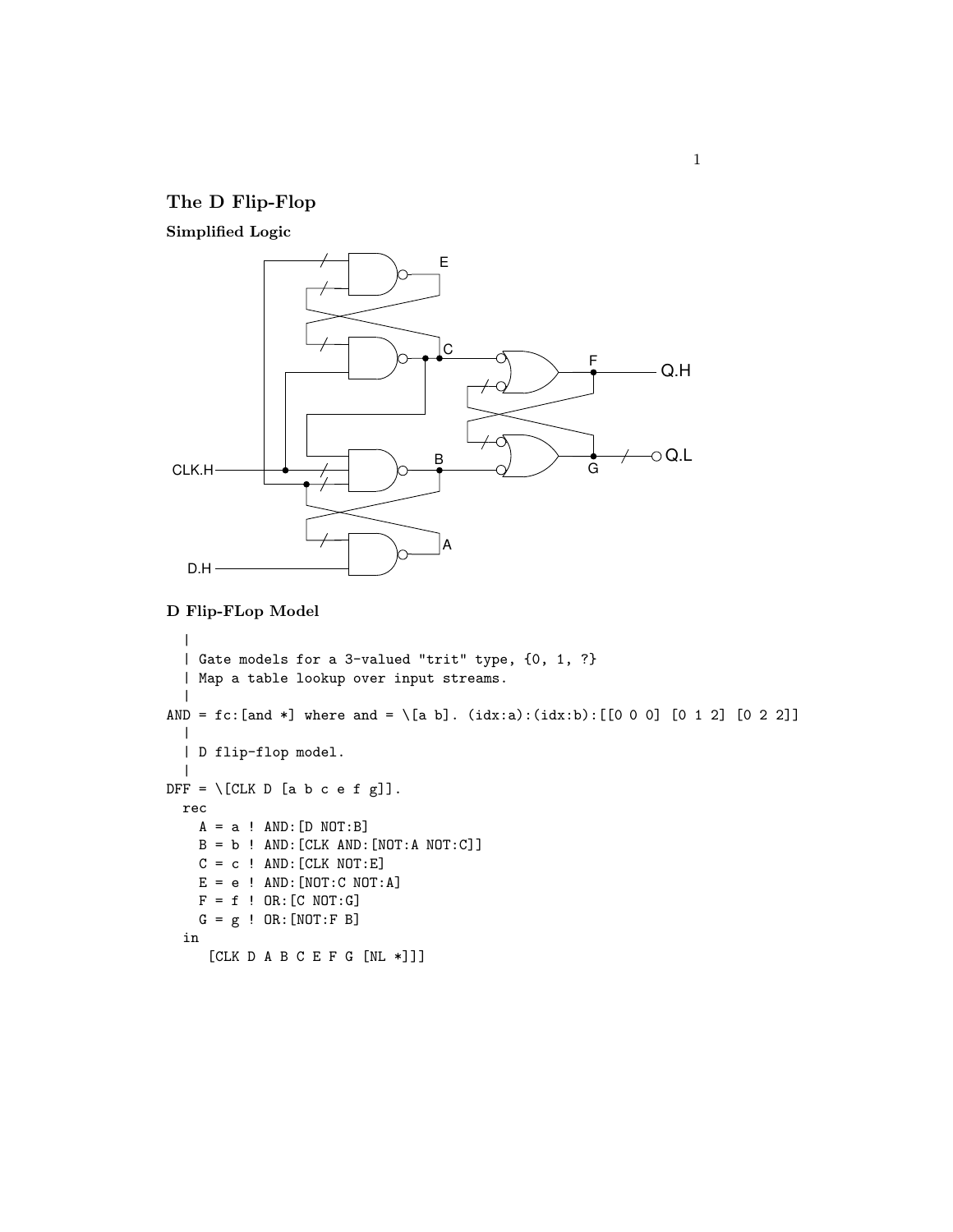```
let
  CLK = [0 0 0 0 0 0 0 0 0 0 0 0 0 0 0 0 0 0 0 0 1 1 1 1 1 0 0 0 0 0 1 1
         1 1 1 0 0 0 0 0 0 0 0 1 0 0 0 0 0 0 0 0 1 1 1 1 1 0 0 0 0 0 0 0]
  D = [0 0 0 0 0 1 1 1 1 1 0 0 0 0 0 1 1 1 1 1 1 1 1 1 1 0 0 0 0 0 0 0
          1 1 1 1 1 1 1 1 1 1 1 1 1 1 1 1 1 1 1 1 1 1 1 1 1 1 1 1 1 1 1 1]
in [ "CLK D A B C E F=Ql G=Qh" NL
     xps:DFF:[CLK D [2 2 2 2 1 0]]
   ]
  [ [CLK A B C D E F G ]
    [0  ? ? ? 0 ? 0 1]<br>[0 1 1 1 0 ? ? 1][ 0 1 1 1 0 ? ? 1 ]
    [ 0 1 1 1 0 0 0 ? ]<br>[ 0 1 1 1 0 0 ? 1 ]
     [ 0 1 1 1 0 0 ? 1 ]
     [ 0 1 1 1 0 0 0 ? ]
     [ 0 1 1 1 1 0 ? 1 ]
     [ 0 1 1 1 1 0 0 ? ]
    [0 \t 0 \t 1 \t 1 \t 1 \t 0 \t ? \t 1]<br>[0 \t 0 \t 1 \t 1 \t 1 \t 1 \t 0 \t ?][ 0 0 1 1 1 1 0 ? ]
     [ 0 0 1 1 1 1 ? 1 ]
     [ 0 0 1 1 0 1 0 ? ]
     [ 0 0 1 1 0 1 ? 1 ]
    [0 \t1 \t1 \t1 \t0 \t1 \t0 \t?\n<br>[0 \t1 \t1 \t1 \t0 \t0 \t?\n[ 0 1 1 1 0 0 ? 1 ]
     [ 0 1 1 1 0 0 0 ? ]
     [ 0 1 1 1 1 0 ? 1 ]
    [0 \t1 \t1 \t1 \t1 \t0 \t0 \t?\n<br>[0 \t0 \t1 \t1 \t1 \t0 \t?\n1][ 0 0 1 1 1 0 ? 1 ]
    [ 0 0 1 1 1 1 0 ? ]
     [ 0 0 1 1 1 1 ? 1 ]
    [ 1 0 1 1 1 1 0 ? ] <-- Clock edge
    \begin{bmatrix} 1 & 0 & 1 & 1 & 1 & 1 & ? & 1 \ 1 & 0 & 1 & 0 & 1 & 1 & 0 & ? \end{bmatrix}[ 1 0 1 0 1 1 0 ? ]
     [ 1 0 1 0 1 1 1 1 ]
    \begin{bmatrix} 1 & 0 & 1 & 0 & 1 & 1 & 1 & 0 \end{bmatrix} \begin{matrix} 4 & -1 & 0 & 1 & 1 & 0 \end{matrix} reach a valid ouput state
                                 1 0 ] reach a valid ouput state
    \begin{bmatrix} 0 & 0 & 1 & 0 & 0 & 1 & 1 & 0 \end{bmatrix} (Note: Setup & Hold times
    [ 0 1 1 1 0 1 1 1 0 ] for input D <br>[ 0 1 1 1 0 0 1 0 ]
                                      0 ]
     [ 0 1 1 1 0 0 1 0 ]
    \begin{bmatrix} 1 & 1 & 1 & 1 & 0 & 0 & 1 & 0 \ 1 & 1 & 1 & 1 & 0 & 0 & 1 & 0 \end{bmatrix}[1 \ 1 \ 1 \ 1 \ 0 \ 0 \ 1 \ 0]<br>[1 \ 1 \ 0 \ 1 \ 1 \ 0 \ 1 \ 0][ 1 1 0 1 1 0 1 0 ]
     [ 1 1 0 1 1 0 1 1 ]
    [1 \ 1 \ 0 \ 1 \ 1 \ 0 \ 0 \ 1] \longleftarrow again, 4 gate delays to register<br>[0 \ 1 \ 0 \ 1 \ 1 \ 0 \ 0 \ 1] the value of D=1
    [ 0 1 0 1 1 0 0 1 ] the value of D=1<br>[ 0 1 0 1 1 0 0 1 ]
    [0 \t1 \t0 \t1 \t1 \t0 \t0 \t1]<br>[0 \t1 \t1 \t1 \t1 \t0 \t0 \t1][ 0 1 1 1 1 0 0 1 ]
     [ 0 0 1 1 1 0 0 1 ]
     [ 0 0 1 1 1 1 0 1 ]
    [ 0 0 1 1 1 1 0 1 ]
    [ 0 0 1 1 1 1 0 1 ]
     [ 0 0 1 1 1 1 0 1 ]
    \begin{bmatrix} 1 & 0 & 1 & 1 & 1 & 1 & 0 & 1 \end{bmatrix} \begin{matrix} 1 & 0 & 1 & 1 & 1 & 0 & 1 \end{matrix} and the DFF \begin{bmatrix} 0 & 0 & 1 & 1 & 1 & 1 & 0 & 1 \end{bmatrix} and the metastable oscillation
               1 1 1 1 0 1] into metastable oscillation
    [0 \t 0 \t 1 \t 0 \t 1 \t 1 \t 0 \t 1]<br>[0 \t 0 \t 1 \t 1 \t 1 \t 1 \t 1 \t 1][0 \t1 \t1 \t1 \t1 \t1 \t1 \t1] <-+
```
2